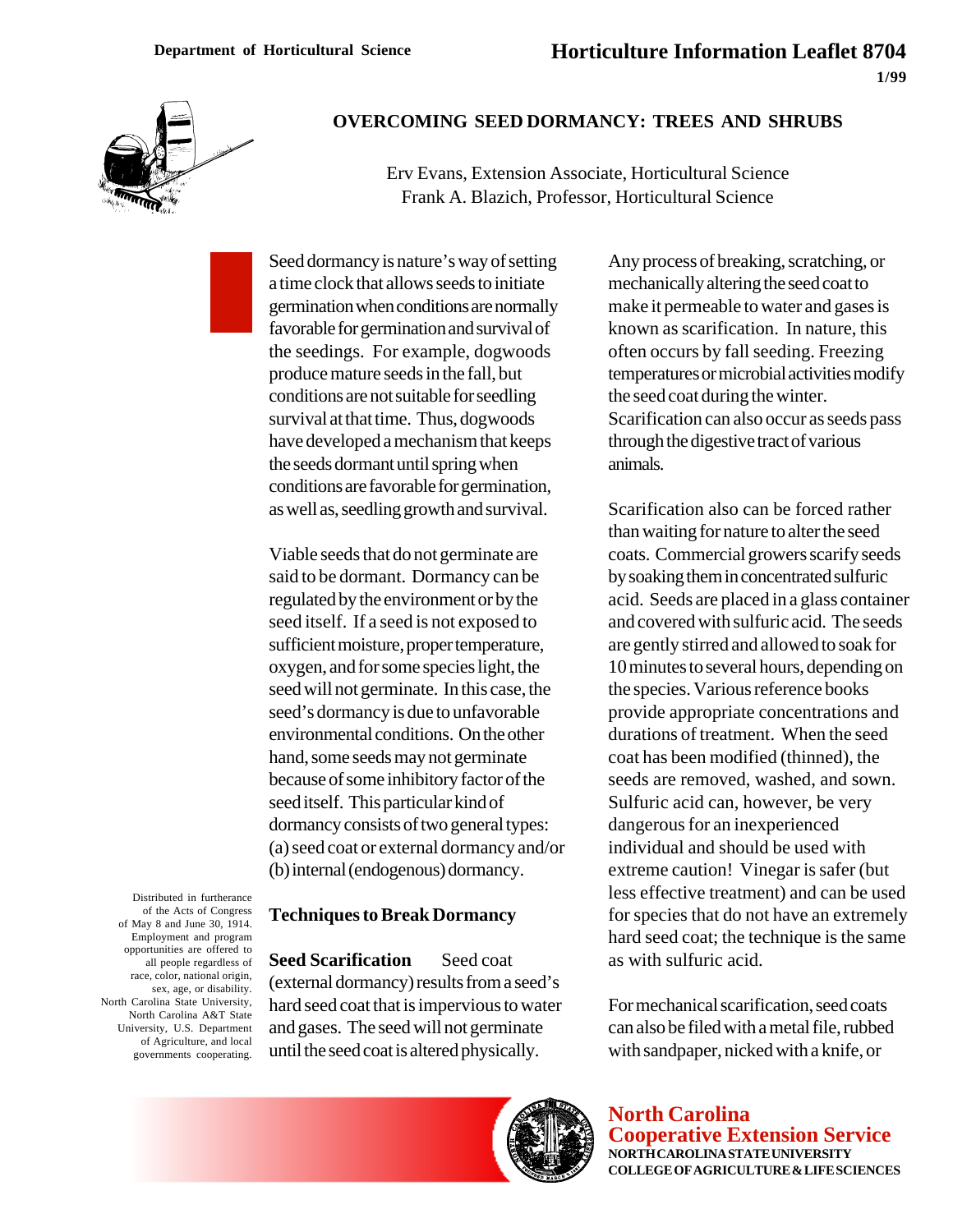cracked gently with a hammer to weaken the seed coat. Another method is hot water scarification. Bring water to a boil (212°F), remove the pot from the stove, and place the seeds into the water. Allow the seeds to soak until the water cools to room temperature. Remove the seeds from the water and sow.

Following scarification, the seeds should be dull in appearance, but not deeply pitted or cracked as to damage the embryo. Scarified seeds do not store well and should be planted as soon as possible after treatment.

**Seed Stratification**—The second type of imposed dormancy found in seeds is internal dormancy regulated by the inner seed tissues. This dormancy prevents seed of many species from germinating when environmental conditions are not favorable for survival of the seedlings. There are several different degrees or types of internal dormancy. One type of internal dormancy is "shallow" and simply disappears with dry storage. Many vegetable seeds display this type of dormancy. No special treatments are necessary to overcome this kind of dormancy.

However, another type of internal dormancy requires special treatments to overcome. Seeds having this type of dormancy will not germinate until subjected to a particular duration of moist-prechilling and/or moistwarm periods.

Cold stratification (moist-prechilling) involves mixing seeds with an equal volume of a moist medium (sand or peat, for example) in a closed container and storing them in a refrigerator (approximately 40°F).

Periodically, check to see that the medium is moist but not wet. The length of time it takes to break dormancy varies with particular species; check reference books to determine the recommended amount of time. This type of dormancy may be satisfied naturally if seeds are sown outdoors in the fall. Warm stratification is similar except temperatures are maintained at 68°F to 86°F depending on the species.

Seeds of some species exhibit what is known as double dormancy. This is a combination of seed coat (external dormancy) and internal dormancy. To achieve

germination with seeds having double dormancy, the seeds must first be scarified and then stratified for the appropriate length of time. If the treatments are administered in reverse order, the seeds will not germinate. After these treatments, sow the seeds under the proper environmental conditions for germination.

## **Examples of Seed Treatments**

- **Dogwood**—Collect fruits (berries) when red and seeds are mature; if collection is delayed too long, birds may eat the berries. Remove the pulp, clean, and air dry, then provide moist-prechilling in a refrigerator for 3 to 4 months. Seeds can be planted in the fall, but they will not germinate until spring.
- **Camellia** Collect and plant in the fall before the seed coat hardens. If seeds are dry, soak in warm water for 24 hours before planting. Some individuals prechill the seeds until radicle (root) emergence and then plant the sprouted seeds.
- **Crabapple** Collect fruits as they begin to soften and when the seeds are brown. Remove the fruit pulp. Provide 1 to 4 months of cold-moist stratification. Seeds will germinate in 30 to 60 days.
- Holly Germinating holly seeds can be very difficult. Germination is extremely slow under outdoor conditions; it may take 2 to 3 years because of the holly's hard seed coat and an immature (rudimentary) embryo.
- Goldenrain tree Collect fruits when capsules turn brown, but before opening. Extract seeds, dry, and store in a cool dry place. Seed coats are very hard, and seeds will require scarification in order to germinate.
- **Redbud** Germination is inhibited by an impermeable seed coat and embryo dormancy. Soak for 30 minutes in concentrated sulfuric acid or vinegar followed by 3 months cold stratification. Mechanical scarification will yield satisfactory results.
- **Maple** Variation in dormancy exists with different species of maples. Spring-maturing seeds of such